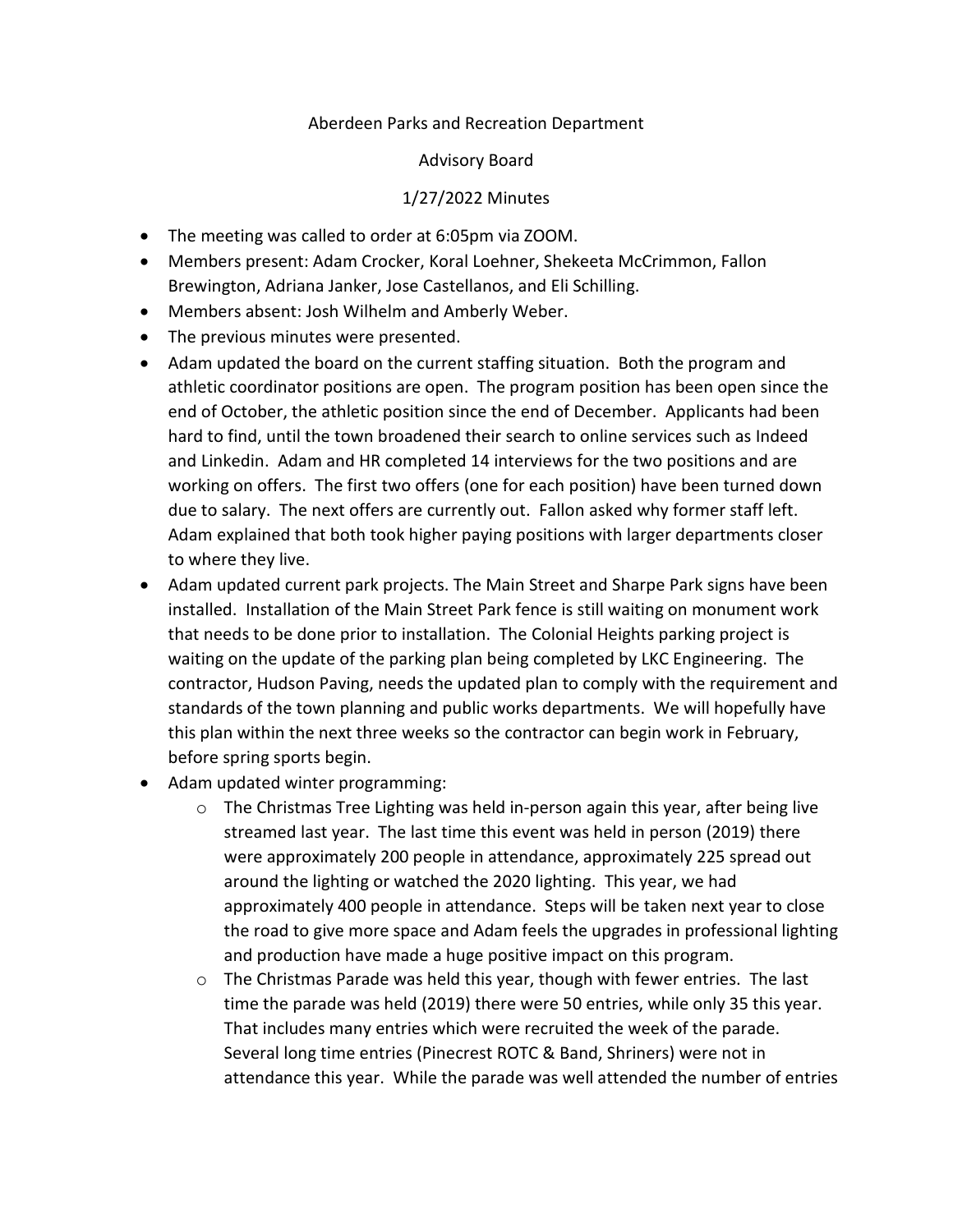was acceptable, Adam feels a large push is needed for more entries next year, beginning in the fall.

- $\circ$  The Old Fashioned Christmas at the Malcolm Blue Farm was held again this year, after a year off. There were approximately 350 visitors in 2019, with approximately 400 this year. This event includes the farm house decorated for Christmas as it would have been in the 1800s, with music being played in the parlor, cookies, and mulled hot apple cider being made and served in the kitchen. The museum is open for touring, while the pack house has kids crafts such as pinecone birdfeeders, a countdown clock to Christmas, and letters to Santa using parchment paper and quill and ink.
- o For the second year in a row, the department offered a Letters to Santa program. Children could drop their letters to Santa in a mailbox at the Recreation Center. Santa then personally responded to each letter. Last year was the first year we offered this program, in a response to lost programming due to COVID, and 69 letters were received. This year we had similar success with 63 letters received.
- $\circ$  The Youth Basketball League is running with 260 participants. There were 233 registered last year when we had to cancel the program due to COVID. The year before there were 304 entries. Adam mentioned that this is the one program which has been hurt most by COVID. While Pinehurst and Southern Pines were able to offer basketball last year, while requiring masks, Aberdeen could not due to the use of a school facility. This year, while Pinehurst and Southern Pines were not requiring masks, Aberdeen required them due to use of the school facility. This has certainly resulted in the loss of participants. However, Adam still feels 260 is a good number and should easily rebound to previous totals if playing conditions can return to relative normal.
- $\circ$  The Youth Cheerleading program is running as well, this year with 46 girls cheering. This number was 24 the last time we held this program in 2019. The growth in this program, which cheers for the Boys 9-12 league, has been strong.
- Adam mentioned that he is still working on getting the advisory board a tour of the old Aberdeen Elementary School gymnasium and auditorium, which will most likely be in the spring. Eli reiterated his interest in this tour.
- Adriana asked about the possible uses of the old field and tennis courts behind the old Aberdeen Elementary School, now that the town owns the property. Adam updated the board on the town's intention with that part of the property. While the Parks and Recreation Department can certainly envision positive uses for that section of the property, the town intends to sell that portion to a developer, as it is the only section of property that sets up well for residential development. Adriana expressed her displeasure with that stance.